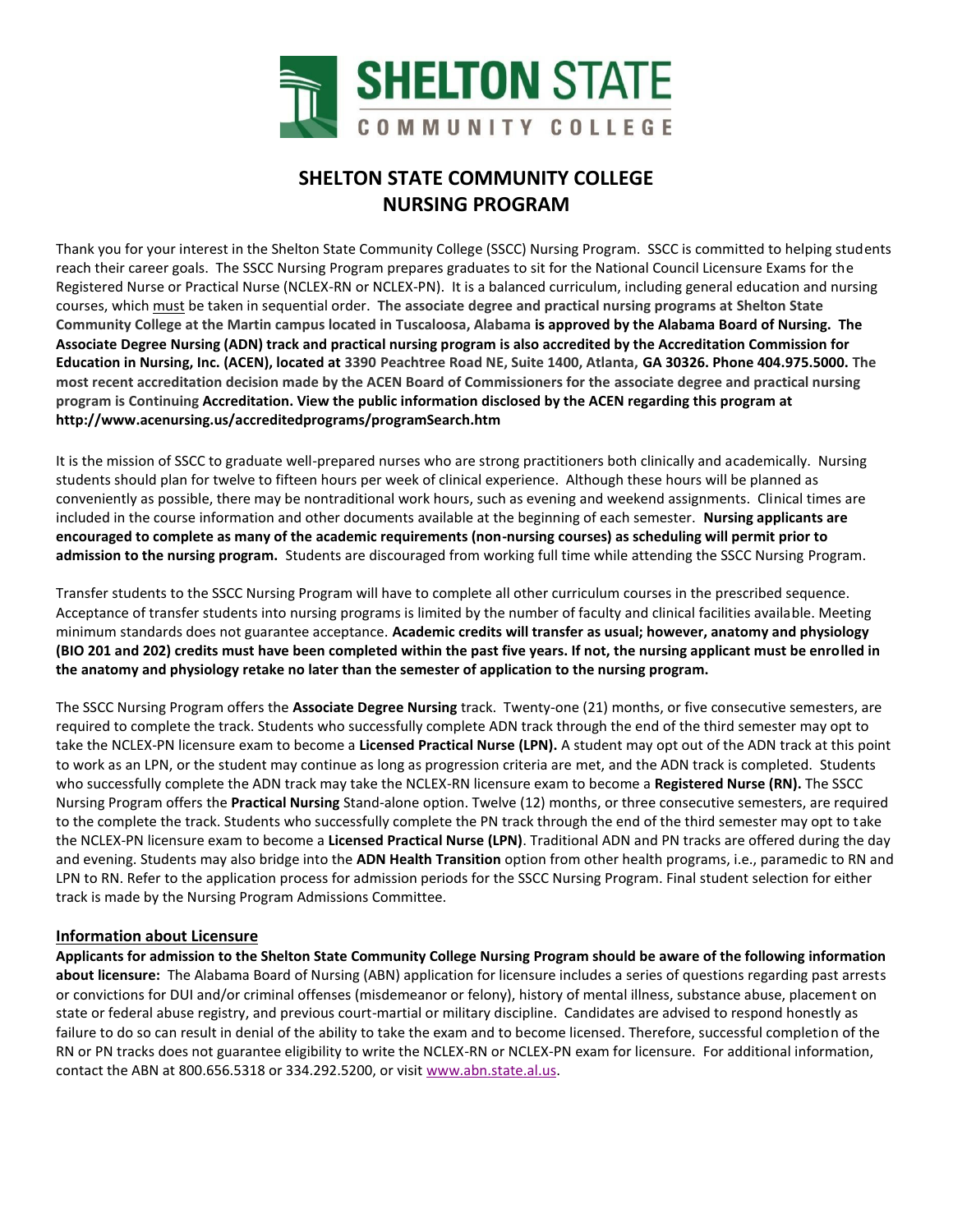# **Progression and Reinstatement**

To progress in the program, a grade of C (75% or above) must be maintained in each nursing course and a grade of C (70% or above) in each general education course. Failure of one or more courses in a semester or withdrawal for any reason from one or more courses in two separate semesters will result in non-progression in the program. Failure to maintain the required grades in **any course** will result in non-progression in the program. Courses with a dosage calculation component require an **85%** grade in that component to pass the entire course.

Students who experience non-progression in the nursing program and desire reinstatement in the program must apply for reinstatement within one (1) year from the term of non-progression to be eligible. Students who apply for reinstatement are considered for the program option (associate degree/practical nursing; day/evening) to which they originally applied. Students dismissed from the program for disciplinary reasons and/or unsafe client care are ineligible for reinstatement to the nursing program.

**\*\*\*\*\*\*\*\*\*\*\*\*\*\*\*\*\*\*\*\*\*\*\*\*\*\*\*\*\*\*\*\*\*\*\*\*\*\*\*\*\*\*\*\*\*\*\*\*\*\*\*\*\*\*\*\*\*\*\*\*\*\*\*\*\*\*\*\*\*\*\*\*\*\*\*\*\*\*\*\*\*\*\*\*\*\*\*\*\*\*\*\*\*\*\*\*\*\*\*\*\*\*\*\*\*\*\*\***

# **Minimum Admission Standards for the ADN Program**

- 1. Applicant must have unconditional admission to the College.
- 2. Applicant must complete and submit application packet for the ADN track during the application period of **May 1 through June 1** for fall admission and **September 1 through October 1** for spring admission. There is a summer evening program option offered every other year on odd years. Applications for this program option are completed online and accepted between **March 1 – April 1** for summer admission.
- 3. Applicant must have a minimum 18 composite ACT score report on national or residual tests.
- 4. Applicant must have a minimum 2.50 GPA in academic courses required for the nursing program and a minimum 2.0 GPA at the current, native institution or a cumulative 2.0 at the institution from which the student is transferring. An official SSCC transcript with all transfer credit must be available by the application deadline.
- 5. Applicant must have a minimum 2.50 cumulative high school GPA (for students without prior college course work). An official high school transcript or GED certificate must be available by the application deadline.
- 6. Applicant must be eligible to enroll in or have completed the following:
	- a. ENG 101 and MTH 100 or higher as determined by college placement
	- b. BIO 201 during the first term of nursing courses (BIO 103 is a pre-requisite to BIO 201.)
- 7. Applicant must be in good standing with the College.
- 8. Applicant must meet the essential functions or technical standards required for nursing.
- 9. Applicant must attend a Health Services Information Session within one year of applying for admission.

Admission to the ADN track is competitive, and the number of students is limited by the number of faculty and clinical facilities available. Meeting minimum requirements does not guarantee acceptance into the program.

**\*\*\*\*\*\*\*\*\*\*\*\*\*\*\*\*\*\*\*\*\*\*\*\*\*\*\*\*\*\*\*\*\*\*\*\*\*\*\*\*\*\*\*\*\*\*\*\*\*\*\*\*\*\*\*\*\*\*\*\*\*\*\*\*\*\*\*\*\*\*\*\*\*\*\*\*\*\*\*\*\*\*\*\*\*\*\*\*\*\*\*\*\*\*\*\*\*\*\*\*\*\*\*\*\*\*\*\***

#### **Minimum Admission Standards for the PN-Stand Alone Evening Program**

- **1.** Applicant must have unconditional admission to the College.
- 2. Applicant must complete and submit application packet for the PN track during the application period of **September 1 through October 1** for spring admission. Applications are completed online.
- 3. Applicant must have a minimum 18 composite ACT score report on national or residual tests.
- 4. Applicant must have a minimum 2.50 GPA in academic courses required for the nursing program and a minimum 2.0 GPA at the current, native institution or a cumulative 2.0 at the institution from which the student is transferring. An official SSCC transcript with all transfer credit must be available by the application deadline.
- 5. Applicant must have a minimum 2.50 cumulative high school GPA (for students without prior college course work). An official high school transcript or GED certificate must be available by the application deadline.
- 6. Applicant must be eligible to enroll in or have completed the following:
	- a. ENG 101 and MTH 100 or higher as determined by college placement
	- b. BIO 201 during the first term of nursing courses (BIO 103 is a pre-requisite to BIO 201.)
- 7. Applicant must be in good standing with the College.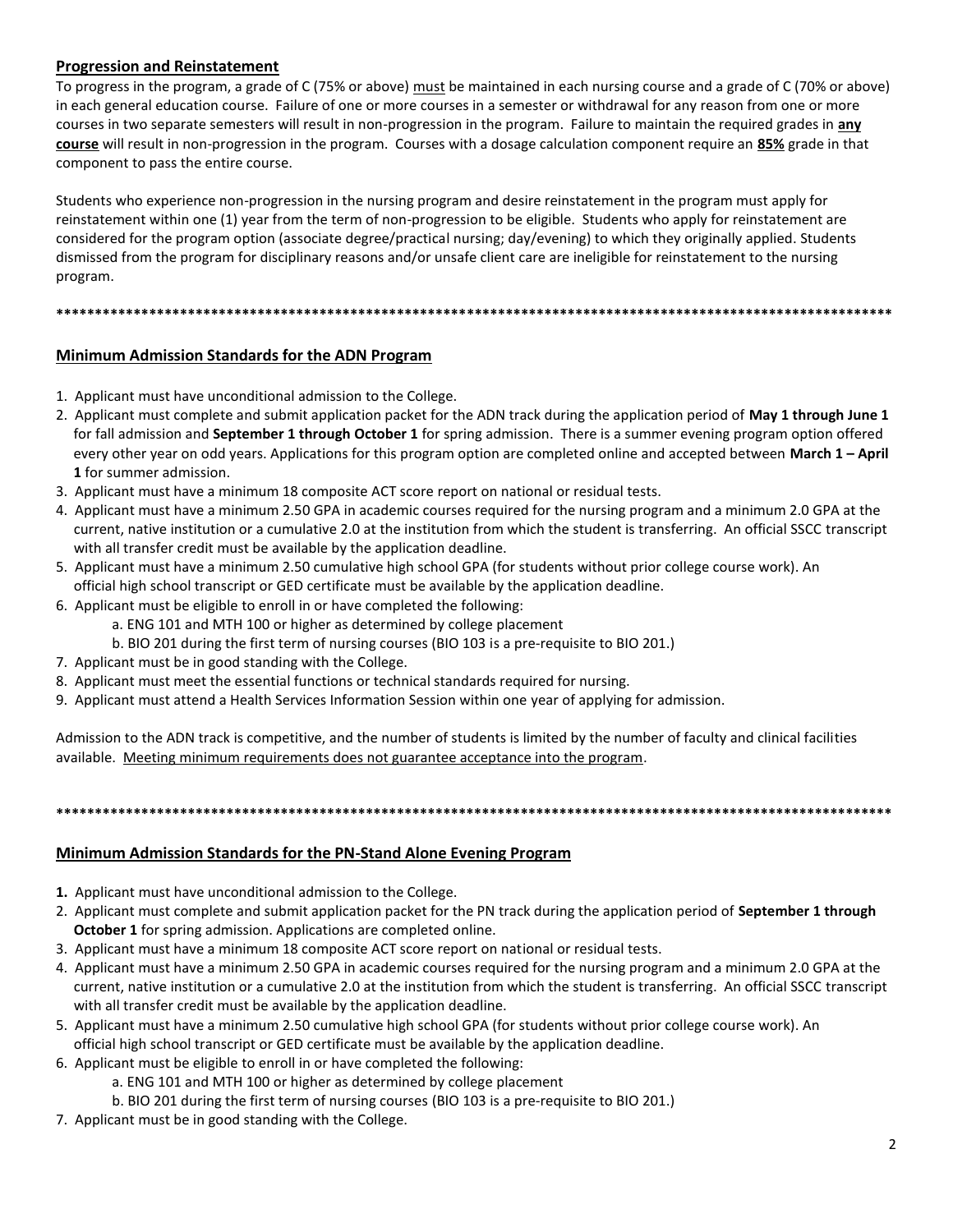- 8. Applicant must meet the essential functions or technical standards required for nursing.
- 9. Applicant must attend a Health Services Information Session within one year of applying for admission.

Meeting minimum requirements does not guarantee acceptance into the program.

### **Information for Admission**

#### **Calculation of Points for Students Meeting Minimum Associate Degree Nursing Track/PN-Standalone Evening Admission Standards**

After meeting all minimum requirements, applicants are rank-ordered using a point system based on the following:

- 1. Official ACT score (There is a maximum of 36 points on the ACT with no time limit on when the test was taken.)
- 2. Points from required academic courses for the nursing program (Academic courses include ENG 101, MTH 100 or higher, BIO 201, and BIO 202. Points for grades are as follows:  $A = 3$  points,  $B = 2$  points,  $C = 1$  point.)
- 3. An additional 10 points may be awarded as follows:

### **Points Criteria**

- 3Shelton State Community College students who completed eighteen (18) hours of required academic courses for the nursing program
- 3 Students who have completed eighteen (18) hours of required academic courses for the nursing program with a 3.0 or higher GPA
- 4 A minimum of six (6) months of work experience AND 215 hours in a health-related field with direct patient care OR the completion of a health-related program

**A total of fifty-eight (58) points is possible with these selection criteria.**

**\*\*\*\*\*\*\*\*\*\*\*\*\*\*\*\*\*\*\*\*\*\*\*\*\*\*\*\*\*\*\*\*\*\*\*\*\*\*\*\*\*\*\*\*\*\*\*\*\*\*\*\*\*\*\*\*\*\*\*\*\*\*\*\*\*\*\*\*\*\*\*\*\*\*\*\*\*\*\*\*\*\*\*\*\*\*\*\*\*\*\*\*\*\*\*\*\*\*\*\*\*\*\*\*\*\*\*\***

# **Minimum Admission Standards for the ADN Health Transition Track (Mobility Option)**

- 1. Applicant must have unconditional admission to the College.
- 2. Applicant must complete an application packet for the ADN Health Transition track between **June 1 and July 1** for spring admission. Applications are completed online.
- 3. Applicant must have a minimum 2.50 GPA in the academic courses required for the nursing program and a minimum 2.0 GPA at the current, native institution or a cumulative 2.0 at the institution from which the student is transferring. An official SSCC transcript with all transfer credit must be available by the application deadline.
- 4. Applicant must have completed prerequisite courses, including the following: ENG 101 English Composition I, MTH 100 Intermediate Algebra or higher-level math as determined by college placement, BIO 201 Human Anatomy and Physiology I, BIO 202 Human Anatomy and Physiology II, SPH 106 Fundamentals of Oral Communications or SPH 107 Fundamentals of Public Speaking, and PSY 210 Human Growth and Development. **Note:** NUR 209 Concepts for Healthcare Transition Students is required for students who want to bridge into the ADN Health Transition track from other health programs, i.e., paramedic to RN, LPN to RN, and LPNs who did not graduate from the ACCS Standardized Concept Based Curriculum within one (1) year.
- 5. Applicant must be in good standing with the College.
- 6. Applicant must meet the essential functions or technical standards required for nursing.
- 7. Applicant must have an official score report with a minimum 18 composite ACT score report on national or residual tests.
- 8. Applicant must have a valid, unencumbered Alabama Practical Nurse license or unencumbered Alabama paramedic license or equivalent license/credentials for other health professions.
- 9. Applicant must attend a Health Services Information Session within one year of applying for admission.

#### **Information for Admission**

.

#### **Calculation of Points for Students Meeting Minimum ADN Health Transition Track (Mobility) Admission Standards** After meeting all minimum requirements, applicants are rank-ordered using a point system based on the following: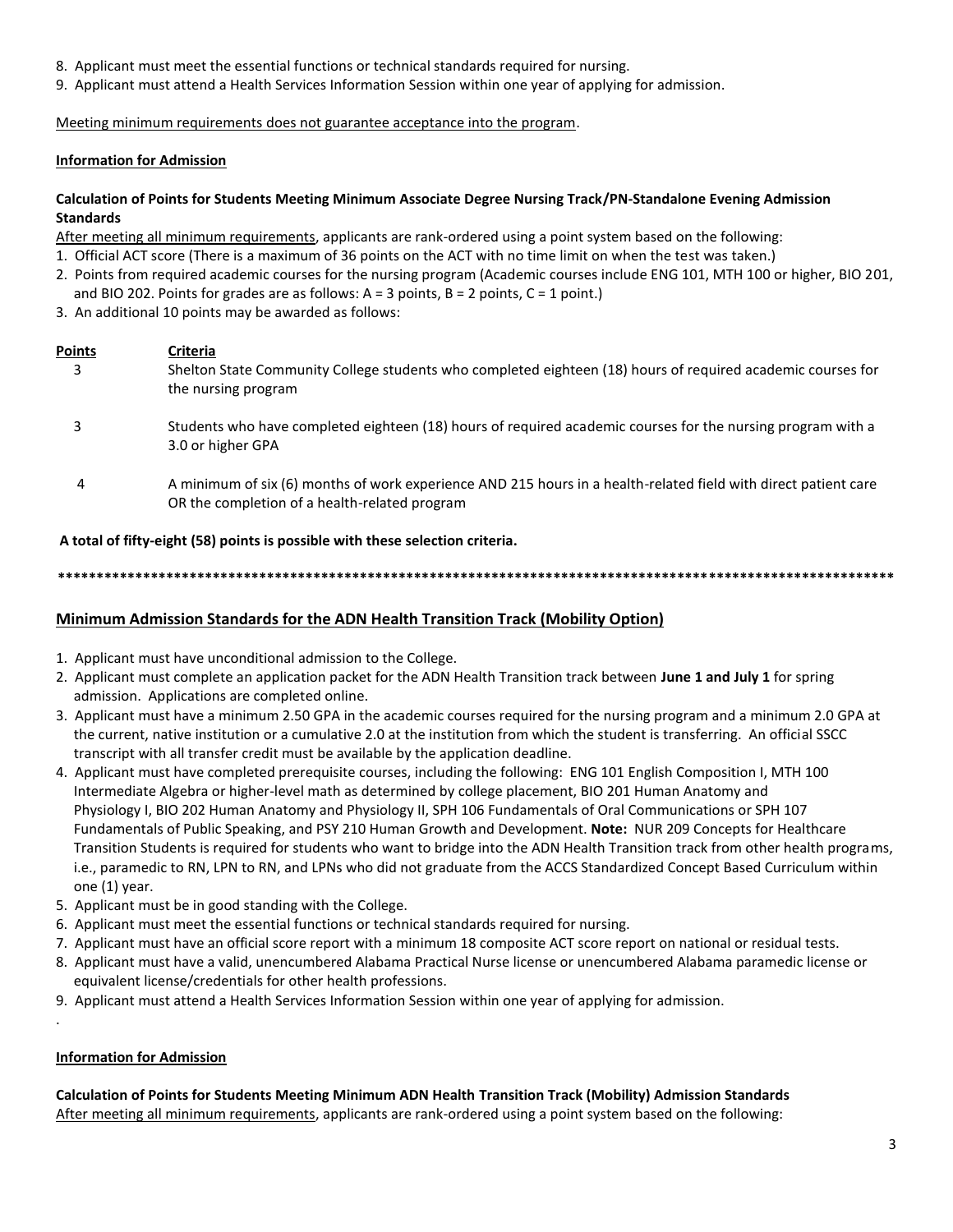- 1. Official ACT score report (There is a maximum of 36 points on the ACT with no time limit on when the test was taken.)
- 2. Points from required academic courses for the nursing program (Academic courses include ENG 101, MTH 100 or higher, BIO 201,
- and BIO 202. Points for grades are as follows:  $A = 3$  points,  $B = 2$  points,  $C = 1$  point.)

3. An additional ten (10) points may be awarded as follows:

| Points | Criteria                                                                                                                                                                                                                                                               |
|--------|------------------------------------------------------------------------------------------------------------------------------------------------------------------------------------------------------------------------------------------------------------------------|
|        | Completed BIO 220-General Microbiology and a humanities course                                                                                                                                                                                                         |
|        | Completed LPN certificate with a cumulative GPA of 3.5 or higher at Shelton State Community College<br><b>OR</b><br>Completed LPN certificate, paramedic certificate, or equivalent certificate for other health professionals' program<br>with a GPA of 3.5 or higher |

**A total of fifty-eight (58) points is possible with these selection criteria.**

**\*\*\*\*\*\*\*\*\*\*\*\*\*\*\*\*\*\*\*\*\*\*\*\*\*\*\*\*\*\*\*\*\*\*\*\*\*\*\*\*\*\*\*\*\*\*\*\*\*\*\*\*\*\*\*\*\*\*\*\*\*\*\*\*\*\*\*\*\*\*\*\*\*\*\*\*\*\*\*\*\*\*\*\*\*\*\*\*\*\*\*\*\*\*\*\*\*\*\*\*\*\*\*\*\*\*\*\***

# **Estimated Tuition, Fees, and Expenses for the SSCC Nursing Program**

**NOTE:** The prices listed below are subject to change.

|                  |                                                        | Two-Year               | PN                   |
|------------------|--------------------------------------------------------|------------------------|----------------------|
| <b>Uniforms:</b> | 1 Pair of White Shoes                                  | 60.00                  | 60.00                |
|                  | 1 Lab Coat (SSCC monogrammed)                          | 32.00                  | 32.00                |
|                  | 2 Uniforms (SSCC monogrammed scrubs)                   | 150.00                 | 150.00               |
|                  | 1 Deluxe Dual Head Stethoscope                         | 30.00                  | 30.00                |
|                  | 1 Pocket Organizer                                     | 6.00                   | 6.00                 |
|                  | 1 Reusable Penlight                                    | 8.00                   | 8.00                 |
|                  | 1 Pair of Scissors                                     | 5.00                   | 5.00                 |
|                  | 1 Watch (with second hand)                             | 40.00                  | 40.00                |
|                  | <b>Subtotal</b>                                        | 331.00                 | 331.00               |
|                  | Tuition (including academic courses) and Fees:         |                        |                      |
|                  | Tuition, Maintenance, and Instruction Fees             | 10, 032.00 (66 hours*) | 6,840.00 (45 hours*) |
|                  | Books (estimate)                                       | 1,950.00               | 1,950.00             |
|                  | ATI Testing and NCLEX Review Fees                      | 2710.00                | 1,626.00             |
|                  | Accident and Liability Insurance                       | 40.00                  | 40.00                |
|                  | <b>Background Check</b>                                | 36.00                  | 36.00                |
|                  | Preclinical drug screen                                | 28.80                  | 28.80                |
|                  | CastleBranch Compliance Tracking                       | 27.50                  | 15.00                |
|                  | <b>Nurse Pac</b>                                       | 285.00                 | 285.00               |
|                  | NCLEX Application, Licensure, and Transactions         | 350.00                 | 350.00               |
|                  | <b>Subtotal</b>                                        | 15,459.30              | 11,170.80            |
| Optional:        |                                                        |                        |                      |
|                  | Cap and Gown for Graduation                            | 40.00                  | 40.00                |
|                  | <b>Composite Pictures</b>                              | 40.00                  | 40.00                |
|                  | Nursing Pin and Lamp                                   | 75.00                  | 75.00                |
|                  | <b>Temporary Permit</b>                                | 50.00                  | 50.00                |
|                  | <b>Student Nurses' Association Dues</b>                | 55.00                  | 55.00                |
|                  | Subtotal                                               | 260.00                 | 260.00               |
|                  | <b>Total Approximate Cost for SSCC Nursing Program</b> | \$16,050.30            | \$11,761.80          |

*\*Additional hours are required if the student must take BIO 103 or NUR 209.* 

Tuition/fees are due the day of registration. If a portion of the registration expenses is to be paid by some type of financial aid or by a sponsoring agency, then it is the responsibility of the student to provide written evidence of such arrangements to the cashier's office at or before registration.

**\*\*\*\*\*\*\*\*\*\*\*\*\*\*\*\*\*\*\*\*\*\*\*\*\*\*\*\*\*\*\*\*\*\*\*\*\*\*\*\*\*\*\*\*\*\*\*\*\*\*\*\*\*\*\*\*\*\*\*\*\*\*\*\*\*\*\*\*\*\*\*\*\*\*\*\*\*\*\*\*\*\*\*\*\*\*\*\*\*\*\*\*\*\*\*\*\*\*\*\*\*\*\*\*\*\*\*\***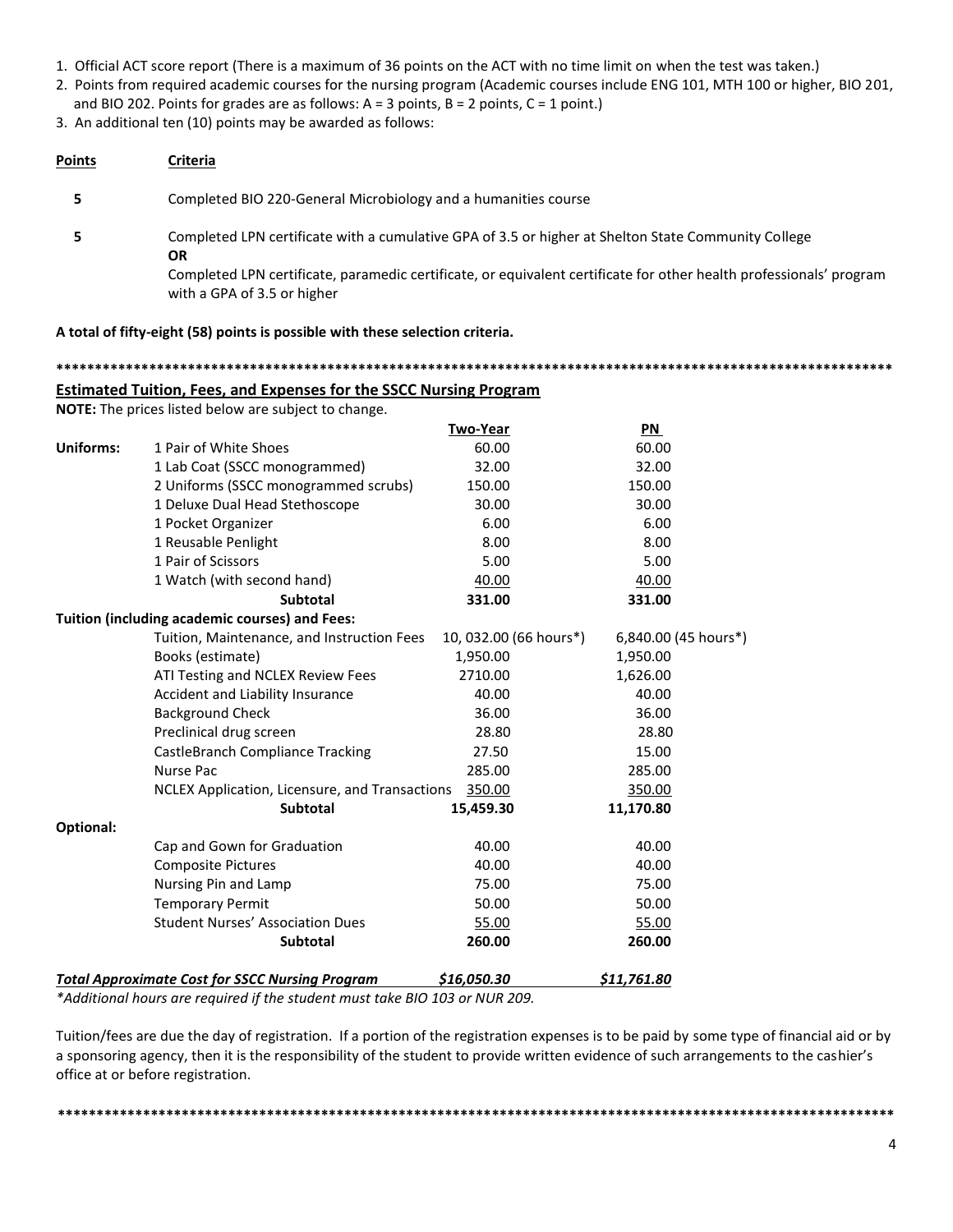# **Alabama Community College System Concept-Based Curriculum (Traditional Associate Degree Nursing)**

#### **First Semester**

| <b>Course Name and Number</b>                  | <b>Total</b>   | Theory/Lecture | Lab          | <b>Clinical</b> | <b>Total Weekly</b>  |
|------------------------------------------------|----------------|----------------|--------------|-----------------|----------------------|
|                                                | <b>Credits</b> | <b>Hours</b>   | <b>Hours</b> | <b>Hours</b>    | <b>Contact Hours</b> |
| <b>NUR 112 Fundamental Concepts of Nursing</b> |                |                |              |                 |                      |
| MTH 100 Intermediate Algebra or Higher         |                |                |              |                 |                      |
| BIO 201 Anatomy & Physiology I                 | Δ              |                |              |                 |                      |
| <b>Total</b>                                   | 14             | 10             |              |                 |                      |

**Note: Following successful completion of the first semester, the student has met the requirements to become a Nursing Assistant and is eligible to take the Nursing Assistant Certification Exam**.

#### **Second Semester**

| <b>Course Name and Number</b>        | <b>Total</b>   | Theory/Lecture | Lab          | <b>Clinical</b> | <b>Total Weekly</b>  |
|--------------------------------------|----------------|----------------|--------------|-----------------|----------------------|
|                                      | <b>Credits</b> | <b>Hours</b>   | <b>Hours</b> | <b>Hours</b>    | <b>Contact Hours</b> |
| <b>NUR 113 Nursing Concepts I</b>    |                |                |              |                 | 16                   |
| <b>ENG 101 English Composition I</b> |                |                |              |                 |                      |
| PSY 210 Human Growth and Development |                |                |              |                 |                      |
| BIO 202 Anatomy & Physiology II      |                |                |              |                 |                      |
| <b>Total</b>                         | 18             | 13             |              |                 |                      |

#### **Third Semester**

| <b>Course Name and Number</b>                    | <b>Total</b>   | Theory/Lecture | Lab          | <b>Clinical</b> | <b>Total Weekly</b>  |
|--------------------------------------------------|----------------|----------------|--------------|-----------------|----------------------|
|                                                  | <b>Credits</b> | <b>Hours</b>   | <b>Hours</b> | <b>Hours</b>    | <b>Contact Hours</b> |
| <b>NUR 114 Nursing Concepts II</b>               |                |                |              |                 | 14                   |
| <b>NUR 115 Evidence Based Clinical Reasoning</b> |                |                |              |                 |                      |
| SPH 106 or 107 Speech                            |                |                |              |                 |                      |
| Total                                            | 13             |                |              |                 |                      |

**Note: Students are eligible to take NCLEX-PN licensure exam after successful completion of the third semester to become a Licensed Practical Nurse (LPN)**.

#### **Fourth Semester**

| <b>Course Name and Number</b>            | <b>Total</b>   | Theory/Lecture | Lab          | <b>Clinical</b> | <b>Total Weekly</b>  |
|------------------------------------------|----------------|----------------|--------------|-----------------|----------------------|
|                                          | <b>Credits</b> | <b>Hours</b>   | <b>Hours</b> | <b>Hours</b>    | <b>Contact Hours</b> |
| <b>NUR 211 Advanced Nursing Concepts</b> |                | 4              |              |                 | 13                   |
| <b>BIO 220 General Microbiology</b>      |                |                |              |                 |                      |
| Total                                    | 11             |                |              |                 | 19                   |

#### **Fifth Semester**

| <b>Course Name and Number</b>                   | <b>Total</b>   | Theory/Lecture | Lab          | <b>Clinical</b> | <b>Total Weekly</b>  |
|-------------------------------------------------|----------------|----------------|--------------|-----------------|----------------------|
|                                                 | <b>Credits</b> | <b>Hours</b>   | <b>Hours</b> | <b>Hours</b>    | <b>Contact Hours</b> |
| <b>NUR 221 Advanced Evidence Based Clinical</b> |                |                |              | 12              | 15                   |
| Reasoning                                       |                |                |              |                 |                      |
| Humanity Elective (Ethics Preferred)            |                |                |              |                 |                      |
| <b>Total</b>                                    | 10             |                |              | 12              | 18                   |
| <b>Program Totals</b>                           | 66             | 44             | 17           | 45              | 106                  |

**Note: Students are eligible to take the NCLEX-RN licensure exam after successful completion of the fifth semester to become a Registered Nursing (RN).**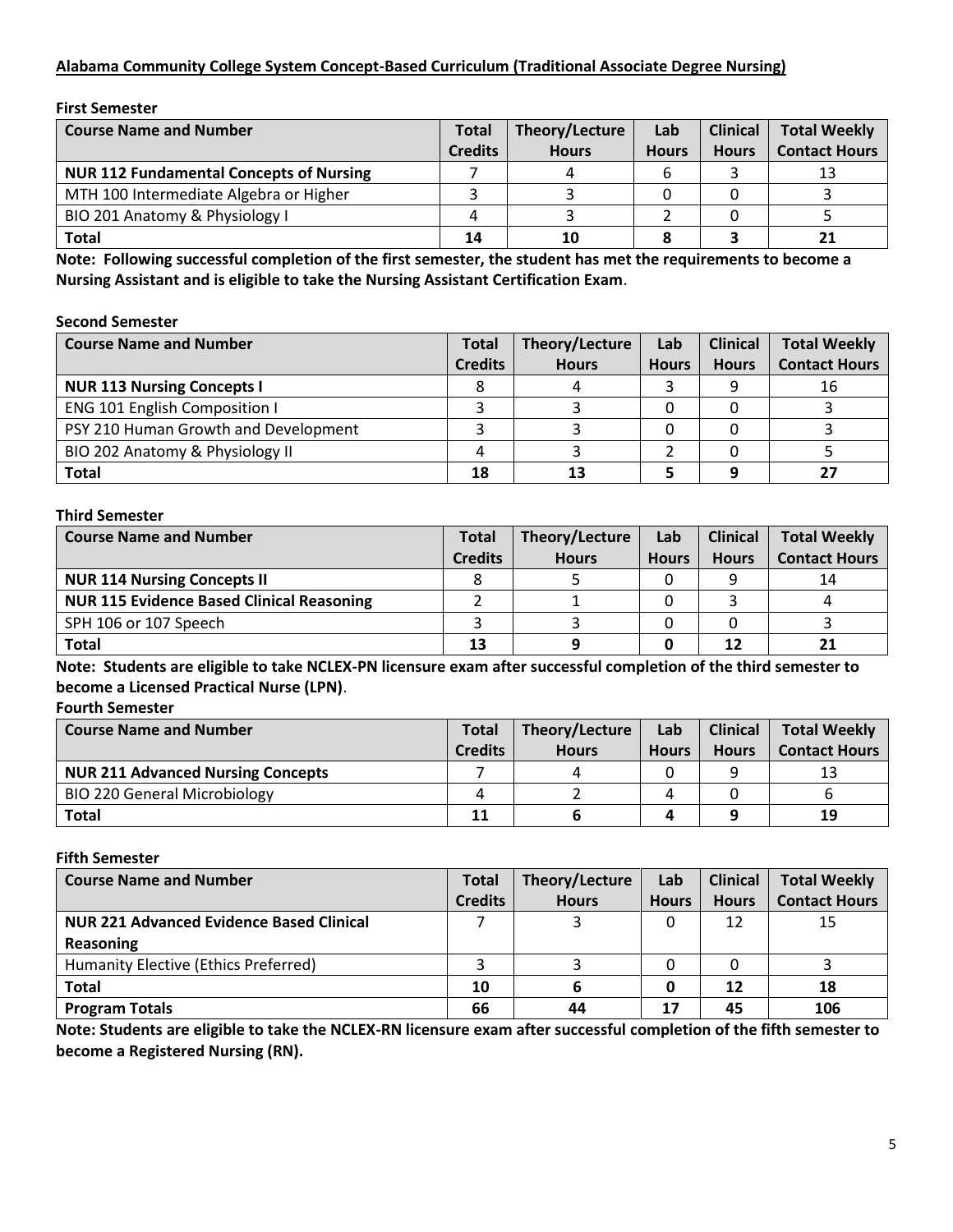# **Alabama Community College System Concept-Based Curriculum (Practical Nursing)**

**First Semester**

| <b>Course Name and Number</b>                  | <b>Total</b>   | Theory/Lecture | Lab          | <b>Clinical</b> | <b>Total Weekly</b>  |
|------------------------------------------------|----------------|----------------|--------------|-----------------|----------------------|
|                                                | <b>Credits</b> | <b>Hours</b>   | <b>Hours</b> | <b>Hours</b>    | <b>Contact Hours</b> |
| <b>NUR 112 Fundamental Concepts of Nursing</b> |                |                |              |                 | 13                   |
| MTH 100 Intermediate Algebra or Higher         |                |                |              |                 |                      |
| BIO 201 Anatomy & Physiology I                 |                |                |              |                 |                      |
| Total                                          | 14             | 10             |              |                 |                      |

**Note: Following successful completion of the first semester, the student has met the requirements to become a Nursing Assistant and is eligible to take the Nursing Assistant Certification Exam**.

#### **Second Semester**

| <b>Course Name and Number</b>        | <b>Total</b>   | Theory/Lecture | Lab          | <b>Clinical</b> | <b>Total Weekly</b>  |
|--------------------------------------|----------------|----------------|--------------|-----------------|----------------------|
|                                      | <b>Credits</b> | <b>Hours</b>   | <b>Hours</b> | <b>Hours</b>    | <b>Contact Hours</b> |
| <b>NUR 113 Nursing Concepts I</b>    |                |                |              |                 | 16                   |
| <b>ENG 101 English Composition I</b> |                |                |              |                 |                      |
| PSY 210 Human Growth and Development |                |                |              |                 |                      |
| BIO 202 Anatomy & Physiology II      |                |                |              |                 |                      |
| Total                                | 18             | 13             |              |                 |                      |

#### **Third Semester**

| <b>Course Name and Number</b>                    | <b>Total</b>   | Theory/Lecture | Lab          | <b>Clinical</b> | <b>Total Weekly</b>  |
|--------------------------------------------------|----------------|----------------|--------------|-----------------|----------------------|
|                                                  | <b>Credits</b> | <b>Hours</b>   | <b>Hours</b> | <b>Hours</b>    | <b>Contact Hours</b> |
| <b>NUR 114 Nursing Concepts II</b>               |                |                |              |                 | 14                   |
| <b>NUR 115 Evidence Based Clinical Reasoning</b> |                |                |              |                 |                      |
| SPH 106 or 107 Speech                            |                |                |              |                 |                      |
| Total                                            | 13             |                |              |                 |                      |

**Note: Students are eligible to take NCLEX-PN licensure exam after successful completion of the third semester to become a Licensed Practical Nurse (LPN)**.

## **Associate Degree Nursing (ADN)**

| 255   |
|-------|
| 675   |
| 1,590 |
| 480   |
| 195   |
| 360   |
| 1,035 |
|       |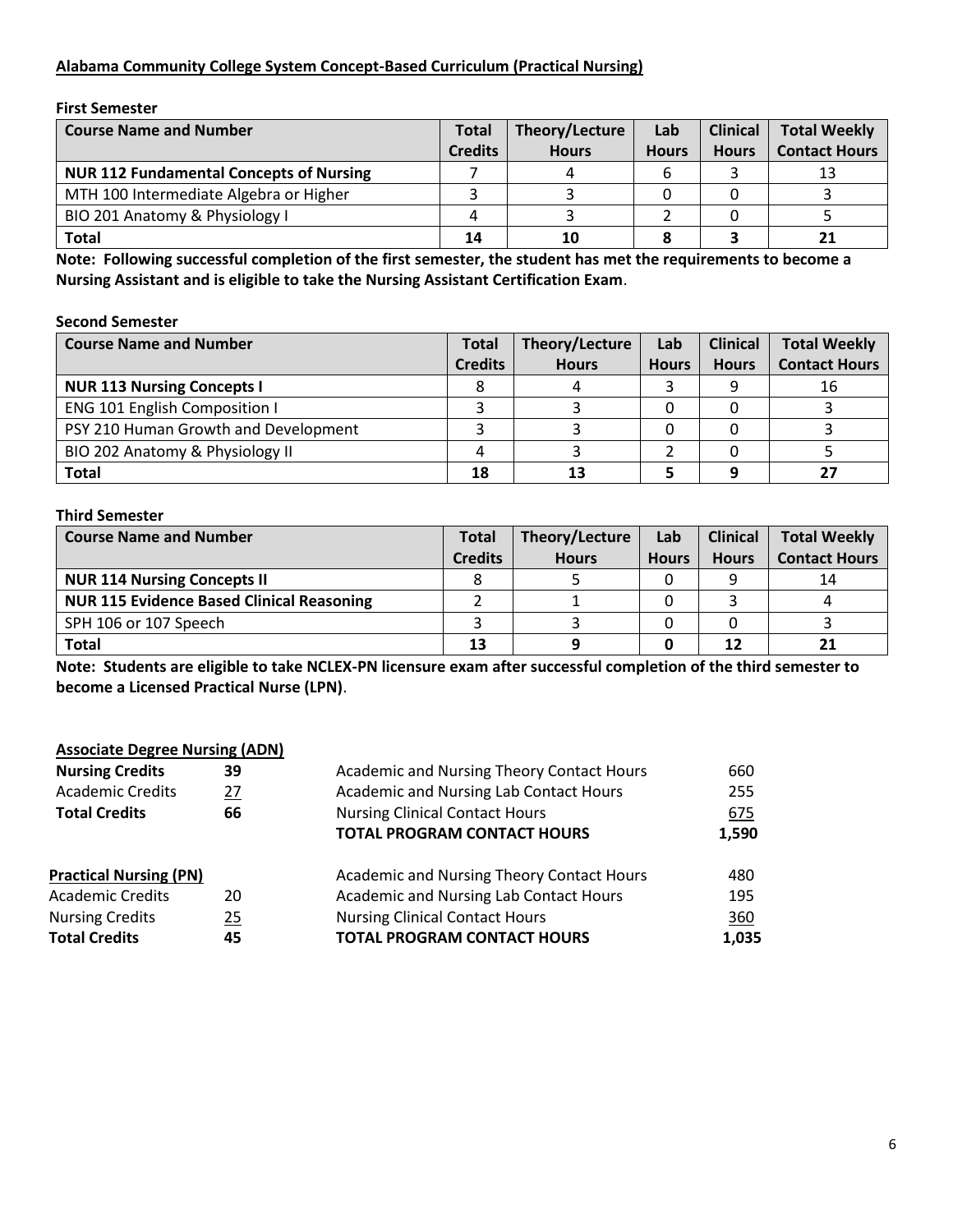# **Alabama Community College System Concept-Based Curriculum (Mobility Track Associate Degree Nursing)**

| <b>Course Name and Number</b>                  | <b>Total</b>   | Theory/Lecture | Lab           | <b>Clinical</b> | <b>Total Weekly</b>  |
|------------------------------------------------|----------------|----------------|---------------|-----------------|----------------------|
|                                                | <b>Credits</b> | <b>Hours</b>   | <b>Hours</b>  | <b>Hours</b>    | <b>Contact Hours</b> |
| MTH 100 Intermediate College Algebra or higher | 3              |                | 0             | 0               |                      |
| math                                           |                |                |               |                 |                      |
| *BIO 201 Human Anatomy and Physiology I        | 4              | 3              | $\mathcal{P}$ | 0               | 5                    |
| BIO 202 Human Anatomy and Physiology II        | 4              | 3              | 2             | 0               | 5.                   |
| <b>ENG 101 English Composition I</b>           | 3              | 3              | 0             | 0               |                      |
| PSY 210 Human Growth and Development           | 3              | 3              | 0             | 0               | 3                    |
| SPH 106 Fundamentals of Oral Communication     |                |                |               |                 |                      |
| OR SPH 107 Fundamentals of Public Speaking     | 3              | 3              | 0             | 0               | 3                    |
| ** NUR 209 Concepts for Healthcare Transition  | 10             | 6              | 3             | q               | 18                   |
| Students                                       |                |                |               |                 |                      |
| <b>Total without NUR 209</b>                   | 20             | 18             | 4             | O               | 22                   |
| <b>Total with NUR 209</b>                      | 30             | 24             |               | q               | 40                   |

### **Prerequisite Courses Prior to NUR 209**

#### **First Semester**

| <b>Course Name and Number</b>            | <b>Total</b>   | Theory/Lecture | Lab          | <b>Clinical</b> | <b>Total Weekly</b>  |
|------------------------------------------|----------------|----------------|--------------|-----------------|----------------------|
|                                          | <b>Credits</b> | <b>Hours</b>   | <b>Hours</b> | <b>Hours</b>    | <b>Contact Hours</b> |
| <b>NUR 211 Advanced Nursing Concepts</b> |                | 4              |              |                 | 13                   |
| <b>BIO 220 General Microbiology</b>      |                |                |              |                 |                      |
| <b>Total</b>                             | 11             |                |              |                 | 19                   |

#### **Second Semester**

| <b>Course Name and Number</b>                   | <b>Total</b>   | Theory/Lecture | Lab          | <b>Clinical</b> | <b>Total Weekly</b>  |
|-------------------------------------------------|----------------|----------------|--------------|-----------------|----------------------|
|                                                 | <b>Credits</b> | <b>Hours</b>   | <b>Hours</b> | <b>Hours</b>    | <b>Contact Hours</b> |
| <b>NUR 221 Advanced Evidence Based Clinical</b> |                |                |              | 12              | 15                   |
| Reasoning                                       |                |                |              |                 |                      |
| ***Humanity Elective (Ethics Preferred)         |                |                |              |                 |                      |
| <b>Total</b>                                    | 10             | 6              |              | 12              | 18                   |
| <b>Program Total without NUR 209</b>            | 41             | 30             |              | 21              | 59                   |
| <b>Program Total with NUR 209</b>               | 51             | 36             | 11           | 30              |                      |

| 27    |
|-------|
| 14-24 |
| 41-51 |
|       |

# **Program Credit Hour Totals Health Transition Nursing (Mobility) Contact Hours**

|                      |       | <b>Total Program Contact Hours</b>  | 885-1.155 |  |
|----------------------|-------|-------------------------------------|-----------|--|
| <b>Total Credits</b> | 41-51 | <b>Nursing Clinical</b>             | 315-450   |  |
| Nursing              | 14-24 | Academic and Nursing Lab            | 120-165   |  |
| Academic             | 77    | Academic and Nursing Theory 450-540 |           |  |
|                      |       |                                     |           |  |

\*\*Required for students who want to bridge into the ADN-RN track from other health programs (i.e., paramedic to RN and LPN to RN). After completion of the NUR 209 course, fifteen (15) nontraditional hours of credit will be awarded and placed on the student's transcript. Total credits awarded after completion of the course will be twenty-five (25) credits. LPNs completing the ACCS Standardized Concept Based Curriculum can return for RN completion within one year but must meet the current admission criteria to the program. The course is offered the fall semester prior to starting the Health Transition Program.

\*\*\*Students may choose from art, art history, foreign language, literature, music, music history, philosophy, ethics, religion, theater, and dance.